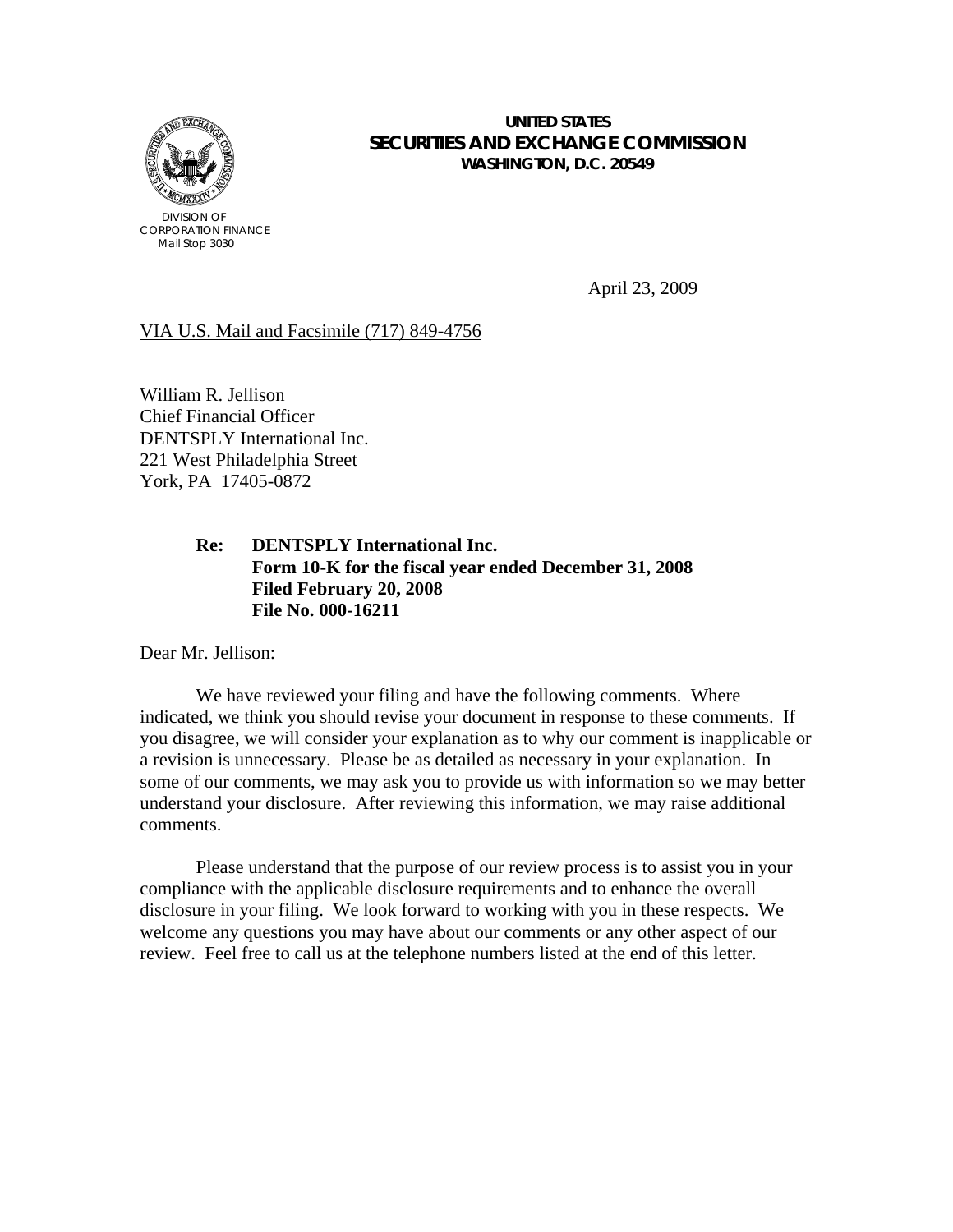## Form 10-K for the fiscal year ended December 31, 2008

# Management's Discussion and Analysis of Financial Condition and Results of Operations Item 7.

### Overview, page 25

1. The overview in this section should provide a balanced, executive-level discussion that identifies the most important themes or other significant matters with which management is concerned in evaluating the company's financial condition and operating results. This should include a discussion of material business opportunities, challenges and risks, such as those presented by known material trends and uncertainties on which the company's executives are most focused, and the actions they are taking in response. In future filings, please expand this overview disclosure to provide an analysis of the major issues that are of concern to management. For example, we note from your fourth quarter earnings call for 2008 that you implemented price increases to your dealers in October 2008. We also note from your earnings call that you "suffered an outage of injectable anesthetic product…due to manufacturing issues at your supplier," and that this outage will cause "some lingering effects...in 2009." For further guidance on the content and purpose of the "Overview," see Interpretive Release No. 33-8350, available on our website at [http://www.sec.gov/rules/interp/33-8350.htm.](http://www.sec.gov/rules/interp/33-8350.htm)

## Restructuring, Impairment and Other Costs, page 28

2. We see that during 2008 you recorded costs totaling \$24 million related to legal settlements and impairments of long-lived assets. Please tell us and revise future filings to disclose the nature of the legal settlement charges. Please also describe the circumstances that resulted in the impairment of the long-lived assets as well as a brief indication of the types of assets that were impaired.

## Income Taxes, page 29

- 3. We see that you present "as adjusted non-GAAP" pre-tax income, income taxes and operating tax rates. We see that you include adjustments for "restructuring and other" which appears to be a recurring expense. Please tell us how your presentation is appropriate under Item  $10(e)(1)(ii)(B)$  of Regulation S-K and question 8 of the Staff's Frequently Asked Questions Regarding the Use of Non-GAAP Financial Measures.
- 4. As a related matter, if you continue to disclose the three non-GAAP measures currently presented, in future filings please revise the introductory paragraph to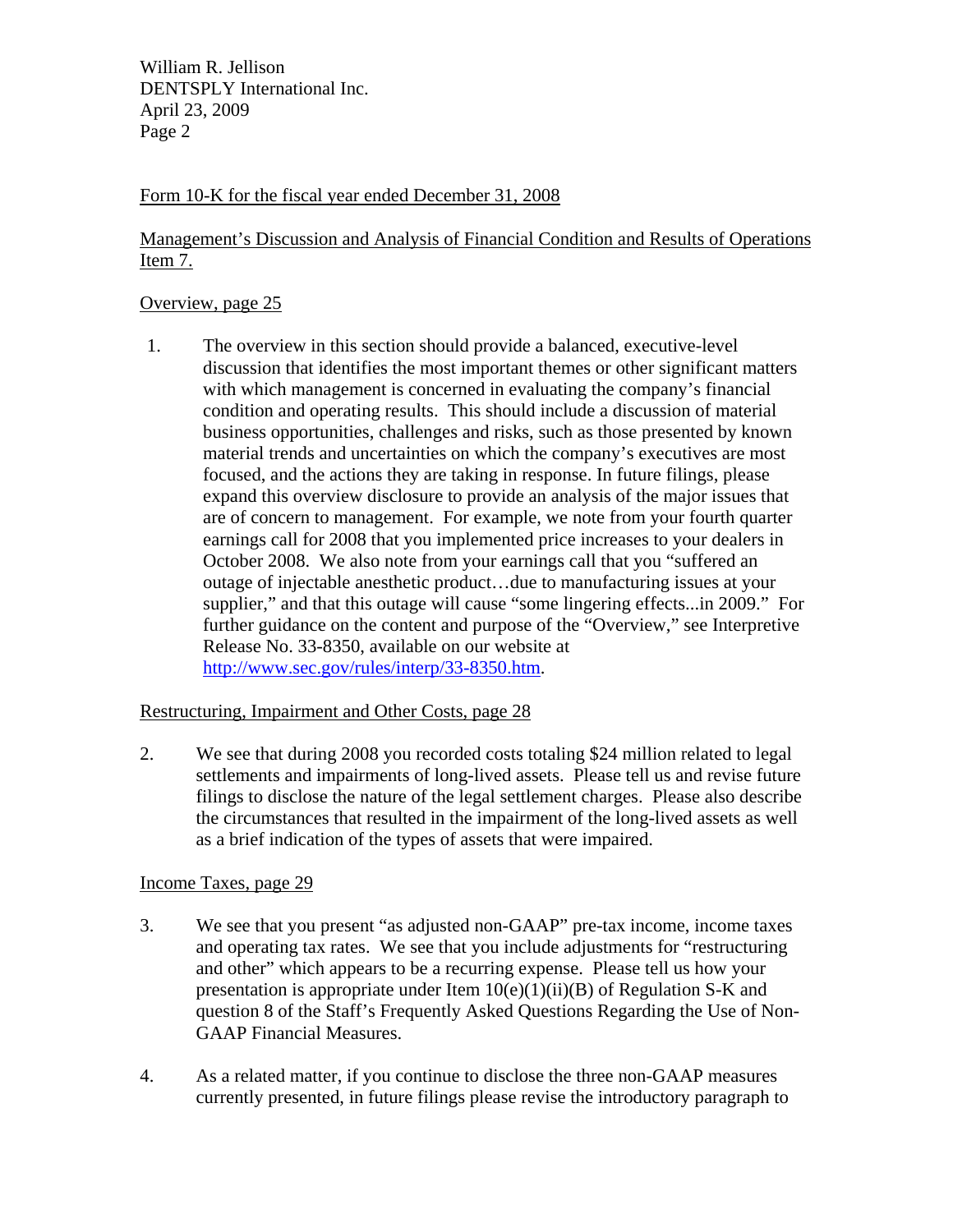> address each of the three measures. As well, please disclose why management believes that each of the measures is useful in facilitating a better comparison between reporting periods.

5. Please explain to us the specific components of the "income tax related adjustments" for each year. That is, explain what you mean by your disclosure that the adjustments primarily resulted from "payments, settlements and expiration of statutes." In that regard, as income tax adjustments appear to be recurring, your response should also address the considerations from Item  $10(e)(1)(ii)(B)$  of Regulation S-K and question 8 of the Staff's Frequently Asked Questions Regarding the Use of Non-GAAP Financial Measures.

# Consolidated Financial Statements

## Note 1. Significant Accounting Policies

## Goodwill and Indefinite-Lived Intangible Assets, page 54

6. We reference the disclosure that you perform the first step of the impairment test for goodwill and indefinite-lived intangible assets using "a fair value approach rather than an evaluation of the undiscounted cash flows." Please tell us and revise future filings to describe the method used to determine the fair value of your reporting units. For example, discuss whether you used a quoted market price or a valuation technique. Refer to paragraphs 23 and 25 of SFAS 142.

## Note 10. Financing Arrangements, page 71

7. We see that you classified \$113 million of debt as long-term due to your intent and ability to refinance these obligations. In future filings please describe how the credit agreement gives you the ability to extend the obligations to maturity notwithstanding the quarterly maturities of the individual borrowings.

## Note 17. Commitments and Contingencies, page 88

- 8. Please tell us how you considered the disclosure requirements of paragraph 10 of SFAS 5 for your litigation contingencies. For example, discuss if you have established an accrual for outstanding contingencies. If no accrual is made, your disclosure in future filings should give an estimate of the possible loss or range of loss or state that such an estimate cannot be made.
- 9. As a related matter, please also revise future filings to discuss the nature of the litigation that resulted in a settlement payment during 2008, as described on page 28.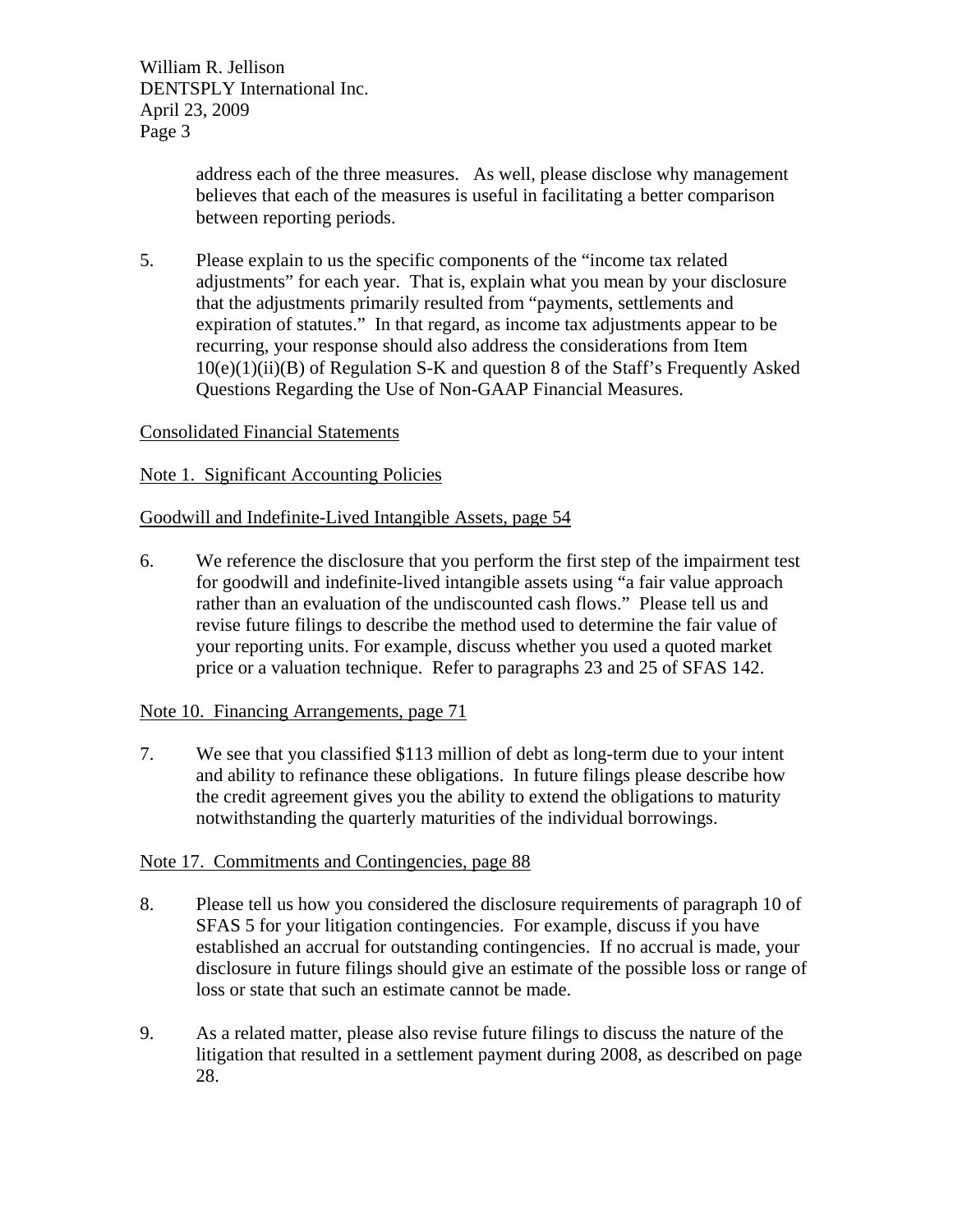### Item 15. Exhibits and Financial Statement Schedule

#### Exhibits, page 21

10. Please file as exhibits the partnership and license agreements you reference on the bottom of page 25, or tell us why they are not required to be filed pursuant to Regulation S-K Item  $601(b)(10)(ii)(B)$ .

#### **Signatures**

11. We note that you have not signed your Form 10-K. Please file a full amendment that includes the signatures required by General Instruction D to Form 10-K.

 As appropriate, please amend your filing and respond to these comments within 10 business days or tell us when you will provide us with a response. You may wish to provide us with marked copies of the amendment to expedite our review. Please furnish a cover letter with your amendment that keys your responses to our comments and provides any requested information. Detailed cover letters greatly facilitate our review.

 We urge all persons who are responsible for the accuracy and adequacy of the disclosure in the filing to be certain that the filing includes all information required under the Securities Exchange Act of 1934 and that they have provided all information investors require for an informed investment decision. Since the company and its management are in possession of all facts relating to a company's disclosure, they are responsible for the accuracy and adequacy of the disclosures they have made.

 In connection with responding to our comments, please provide, in writing, a statement from the company acknowledging that:

- the company is responsible for the adequacy and accuracy of the disclosure in the filing;
- staff comments or changes to disclosure in response to staff comments do not foreclose the Commission from taking any action with respect to the filing; and
- the company may not assert staff comments as a defense in any proceeding initiated by the Commission or any person under the federal securities laws of the United States.

In addition, please be advised that the Division of Enforcement has access to all information you provide to the staff of the Division of Corporation Finance in our review of your filing or in response to our comments on your filing.